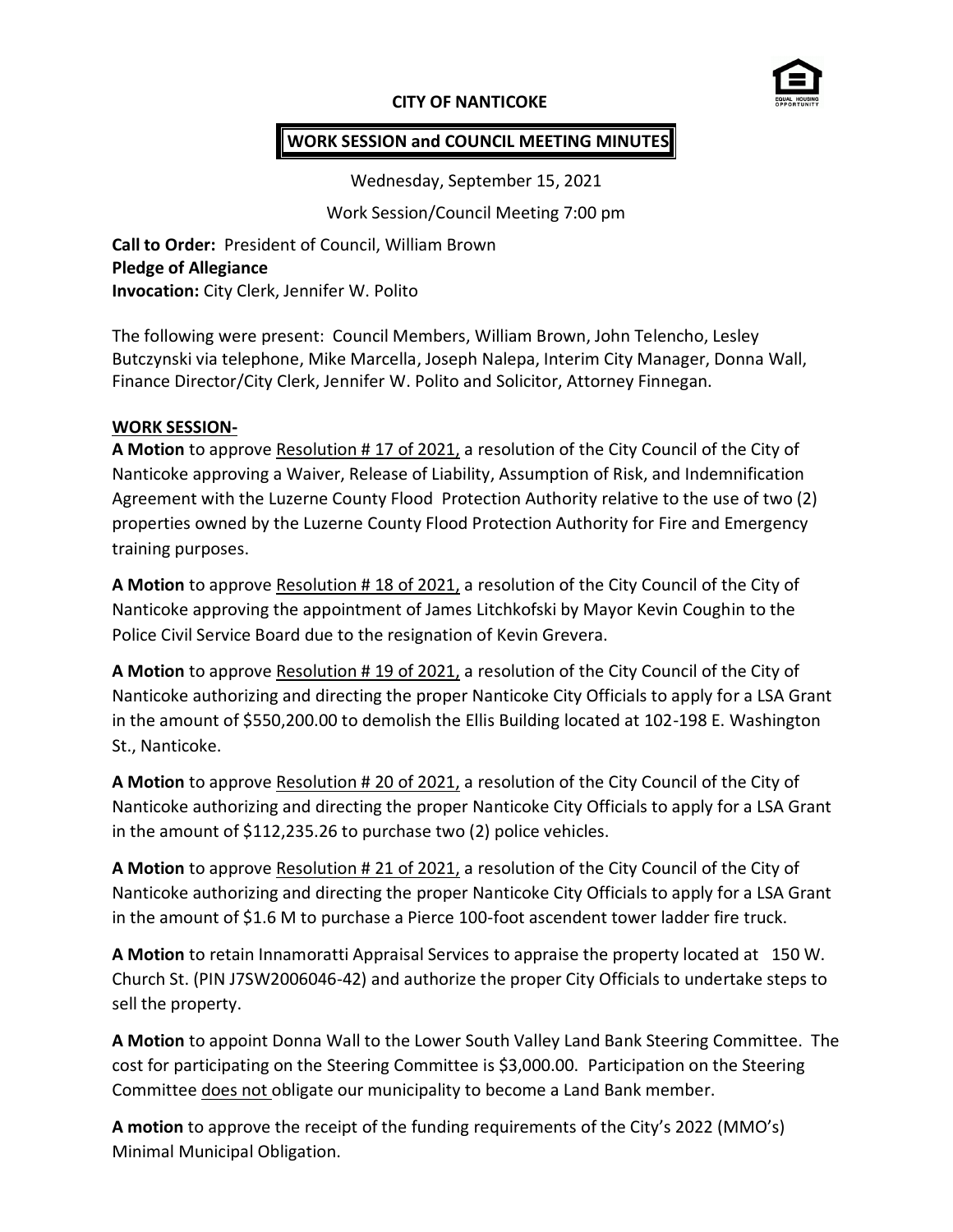Police \$439,753, Fire \$193,590 and Non-Uniform \$77,132.

## **Administrative Updates-**

**Mayor Kevin Coughlin** has submitted the August 2021 Department Reports for Council's review and Jennifer Polito has posted them on the City's website.

**Mayor Kevin Coughlin** executed Executive Order # 20 of 2021 , appointing James Litchkofski to the Police Civil Service Board to fill the vacant seat left by Kevin Grevera for the remaining years of a 4-year term.

**Donna Wall** updated Council and residents on the following:

- PennDOT will be street sweeping to clean up the mess they left on the rdads from dredging the creek.
- Puck Addiction/ Michalene's Mission will be promoting Overdose Awareness in our city on September 26, 2021, 11 am to 3 pm at Nanticoke square.
- City Council will be traveling to different locations for the October Council meetings. Oct  $6<sup>th</sup>$  will be at Honey Pot Fire Department and the Oct 20<sup>th</sup> meeting will be at Haover Fire Dept. The meeting times are the same, 7:00 pm.

**A Motion** was made by Councilmember Telencho seconded by Councilmember Marcella to adjourn the work session. Motion carried unanimously.

## **REGULAR MEETING** Comments from the Public agenda items only.

Mr. Ron Knapp stated it is encouraging to see that the city is applying for LSA Grants. Mr. Knapp also commented on the formation of a Land Bank by stating he does not agree with forming a Land Bank and it is unfortunate that the city has so much Blight.

Mr. Larry Ace stated that the parking on E. Ridge Street is horrible due to the customers to the bakery and Eagles Club. He does not understand why they will not use the municipal parking lot versus taking up parking spots on the street. President Brown agreed with Chief Roke's comment that street parking is not reserve for the homeowners. President Brown informed Mr. Ace that this is not the part of the meeting for comments from the public and asked if he filled out a form to speak at the meeting. Mr. Ace stated he was unaware of the process in order to speak at the meeting so President Brown stated that they will talk to the businesses and see if they can post something in their businesses asking customers to use the municipal lot instead of taking up the street parking. President Brown thanked Mr. Ace for his comment and asked him to please fill out a form if he needs to address Council at a meeting in the future.

#### **Old Business**

**None**

# **New Business**

**A Motion** to approve the Aug 18, 2021 minutes was made by Councilmember Nalepa seconded by Councilmember Telencho.

Motion carried 4-0, Councilmember Marcella abstained.

**A Motion** to approve the ratification of the bills (Aug 19, 2021 through September 1, 2021 in the amount of \$363,467.57, (Payroll(s) \$99,034.95 and Payables \$264,432.62) was made by Councilmember Marcella seconded by Councilmember Nalepa.

Motion carried unanimously.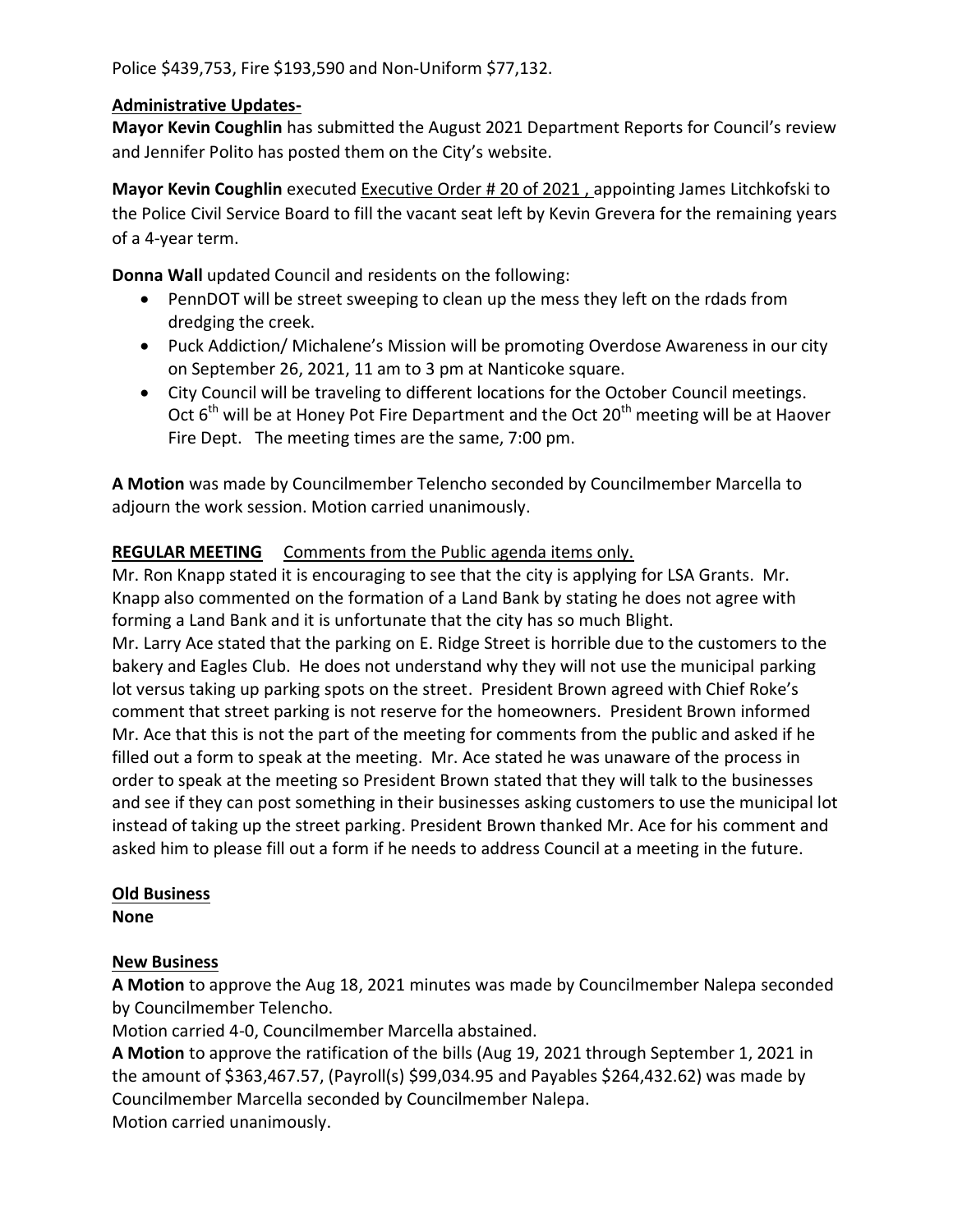**A Motion** to approve the payment of the bills in the amount of \$196,228.69, (Payroll(s) \$109,714.78 and Payables \$86,513.91) was made by Councilmember Telencho seconded by Councilmember Marcella.

Motion carried unanimously.

**A Motion** to approve Resolution # 17 of 2021, a resolution of the City Council of the City of Nanticoke approving a Waiver, Release of Liability, Assumption of Risk, and Indemnification Agreement with the Luzerne County Flood Protection Authority relative to the use of two (2) properties owned by the Luzerne County Flood Protection Authority for Fire and Emergency training purposes was made by Councilmember Marcella seconded by Councilmember Nalepa. Motion carried unanimously.

**A Motion** to approve Resolution # 18 of 2021, a resolution of the City Council of the City of Nanticoke approving the appointment of James Litchkofski by Mayor Kevin Coughin to the Police Civil Service Board due to the resignation of Kevin Grevera was made by Councilmember Telencho seconded by Councilmember Nalepa.

Motion carried unanimously.

**A Motion** to approve Resolution # 19 of 2021, a resolution of the City Council of the City of Nanticoke authorizing and directing the proper Nanticoke City Officials to apply for a LSA Grant in the amount of \$550,200.00 to demolish the Ellis Building located at 102-198 E. Washington St., Nanticoke was made by Councilmember Telencho seconded by Councilmember Marcella. Motion carried unanimously.

**A Motion** to approve Resolution # 20 of 2021, a resolution of the City Council of the City of Nanticoke authorizing and directing the proper Nanticoke City Officials to apply for a LSA Grant in the amount of \$112,235.26 to purchase two (2) police vehicles was made by Councilmember Nalepa seconded by Councilmember Telencho.

Motion carried unanimously.

**A Motion** to approve Resolution # 21 of 2021, a resolution of the City Council of the City of Nanticoke authorizing and directing the proper Nanticoke City Officials to apply for a LSA Grant in the amount of \$1.6 M to purchase a Pierce 100-foot ascendent tower ladder fire truck was made by Councilmember Marcella seconded by Councilmember Telencho. Motion carried unanimously.

**A Motion** to retain Innamoratti Appraisal Services to appraise the property located at 150 W. Church St. (PIN J7SW2006046-42) and authorize the proper City Officials to undertake steps to sell the property was made by Councilmember Telencho seconded by Councilmember Marcella. Motion carried unanimously.

**A Motion** to appoint Donna Wall to the Lower South Valley Land Bank Steering Committee. The cost for participating on the Steering Committee is \$3,000.00. Participation on the Steering Committee does not obligate our municipality to become a Land Bank member was made by Councilmember Telencho seconded by Councilmember Nalepa.

Motion carried unanimously.

**A motion** to approve the receipt of the funding requirements of the City's 2022 (MMO's) Minimal Municipal Obligation, Police \$439,753, Fire \$193,590 and Non-Uniform \$77,132 was made by Councilmember Marcella seconded by Councilmember Nalepa. Motion carried unanimously.

# **COMMENTS FROM THE PUBLIC –**

**Ms. Karen Metta** expressed her concern of the idea of defunding the Police and Fire departments that has been brought up to Council at past meetings. She stated that she pays over \$6,000 in taxes for her home and it is piece of mind and worth every penny to know that she has full time Police and Fire protection. Ms. Metta stated that she and other taxpayers do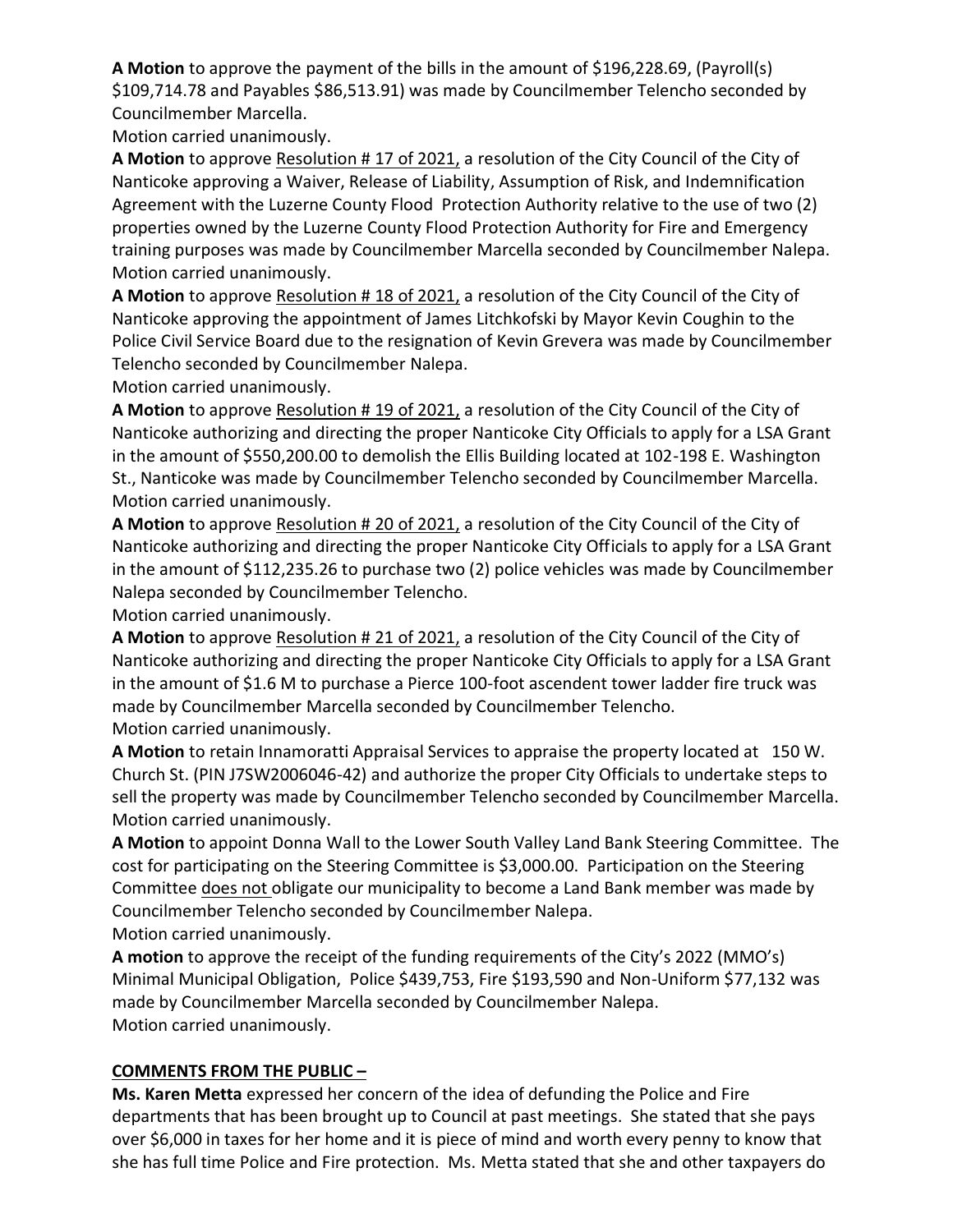not think it is advantageous to defund these departments and rely on part time or volunteers to protect the city. Ms. Metta stated that residents need to consider who they vote and what is at risk when they go to the polls this November.

**Mr. Larry Beck** asked Council to ignore the first comment about paving, his question was answered. Mr. Beck did comment on the Refuse collection and what a poor job they do when picking up the garbage. Mr. Beck stated they throw the garbage cans everywhere and leave garbage and or yard waste on the streets if it falls from the truck. President Brown stated he will call Mascaro personally regarding this issue.

**Mr. Ron Knapp** commented on Mr. Becks complaint by stating that is what we get when the City only gets one Bid. Mr. Ron Knapp wanted to inform Council that DCED sent a letter to municipalities regarding loss income due to the closing of the jails and asked Council and Administration to look into recovering the loss revenue. President Brown replied that Donna and the Mayor have already addressed the issue of recovring lost revenue and if he has any further comments about this issue, Donna Wall will discuss it with him after the meeting. Mr. Knapp commented on the pot hole in front of the Mill Memorial library that took 3 1/2 weeks to resolve. President Brown stated that is wrong. There was a water main break and it took the some time to complete the process of filling the pot hole but not 3 ½ weeks. DPW Foreman, Rick Josefowicz stated they needed to give the ground some time to settle before the pot hole could be correctly filled and patched. The Water Company fixed it as fast as possible and it cost the city nothing. Donna Wall commented that the city has a contract for \$425,000 for the State closure properties and President Brown thanked the Mayor and Donna and knew the city was on top of this issue.

**Mr. Hank Marks** responded to Ms. Metta's comments earlier by stating he does not want to do away with any police or fire services, he asks that new hires start at less to save money. Mr. Marks began yelling at Ms. Metta so President Brown told Mr. Marks that Ms. Metta is just responding to what is recorded in prior minutes and that she has that right. Mr. Marks replied that it is a difference of opinion on why residents do not attend the Council meetings and that former Mayor Bushko stated that it is a waste of time because Council does not address resident's complaints. President Brown asked Mr. Marks to please get on with any further questions that he may have and stop using the meetings for political comments. Mr. Marks yelled out that he prepared that letter for Mr. Knapp and President Brown asked him to get his facts correct because he did not serve under Toole for 8 years, President Brown asked Mr. Marks to correct that comment to 4 years.

#### **Correspondence-**

A letter submitted via email by Stephen Stashik, complimenting the City of Nanticoke and its Department of Public Works Department for the way the City's roads are maintained in both the Summer and Winter seasons. President Brown thanked DPW Foreman, Rick Josefowicz for a job well done.

#### **Announcements-**

September is NICU Awareness Month and the City of Nanticoke along with other Municipalities would like to raise awareness of NICU Units and Babies by asking residents and businesses to "Light up their properties green" to acknowledge NICU Awareness Day on September 30, 2021.

The Luzerne County Recycling Department will be holding a **Used Tire Recycling Event** at the following dates and locations from 7:00 AM to 1:00 PM. This event is for residents only, **NOT** for business such as small garages/service stations, tire dealers or tire manufacturers.